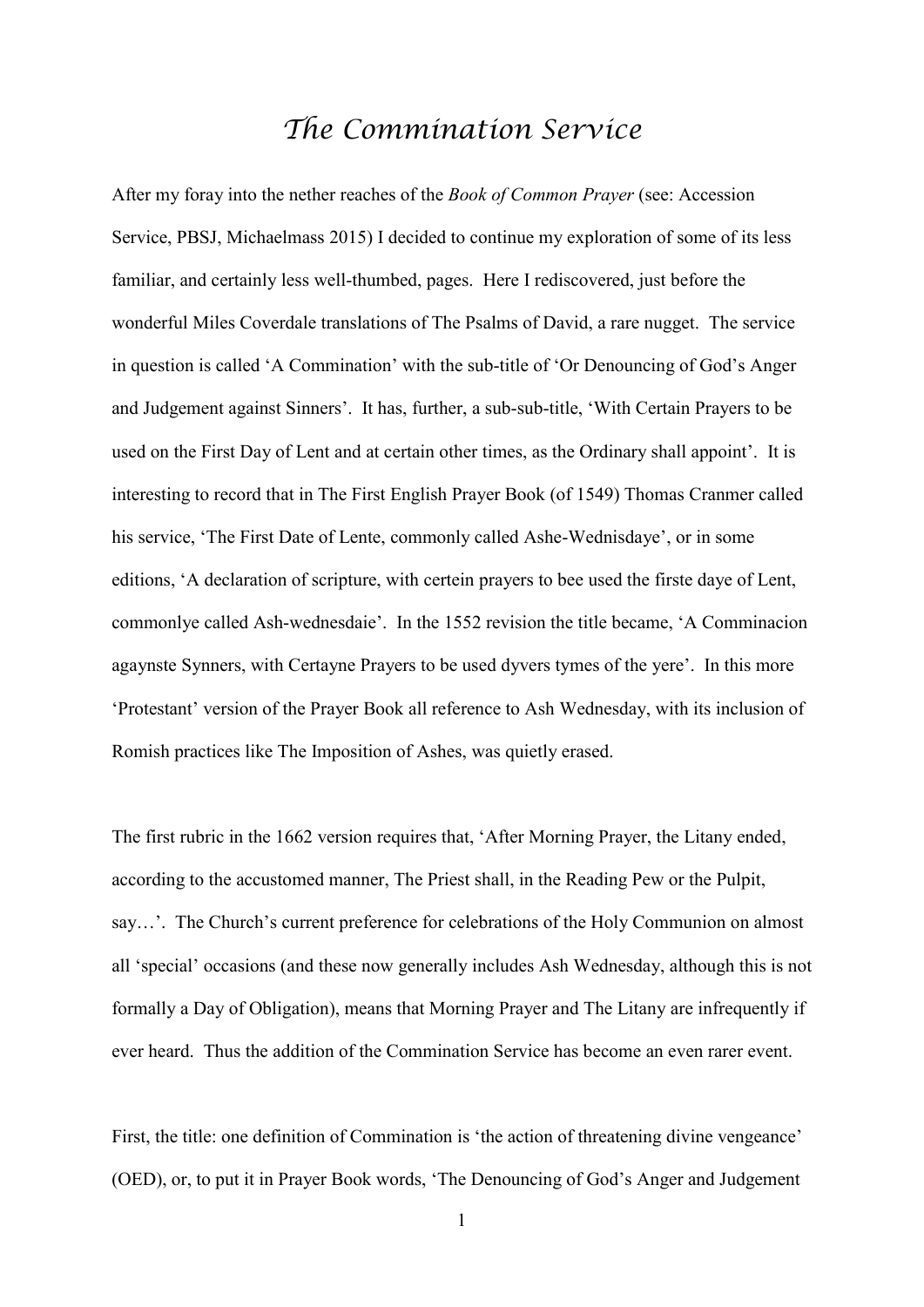against Sinners'. There is in the human mind a degree of discomfort in thinking of an angry God, yet all down the centuries of recorded scripture God has overtly declared his anger, especially against his Chosen People for their sin in their abandonment of his laws. Prophet after prophet in Old Testament times railed against the Jews for their sins. God's anger or wrath at sin and sinners is mentioned around six hundred times in the Bible. God is uniquely holy and thus cannot abide sin; he loathes the very idea of it, so, in the eyes of God we are all sinners and we all deserve judgement. As Saint Paul succinctly put it, 'The wages of sin is death' (Rom 6: 23).

Ash Wednesday sees the beginning of the penitential season of Lent, the forty days that take us through the Passion, Trials and Crucifixion of Jesus Christ, and lead us, in a right frame of mind, to celebrate the glories of the Resurrection. The Commination Service taught Christians to beat their breasts and remind themselves of the significance of God's anger in their lives.

The service begins with a short prayer in which those present are reminded that they stand in direct lineage of the Primitive Church in which notorious sinners were 'put to open penance and punished in this world'. The wish is clearly made that such a discipline should be restored but, in the meantime, we should remind ourselves of God's curses against impenitent sinners. There follows a list of some nine 'cursings', essentially taken from the twentyseventh chapter of the Book called Deuteronomy, which, to each, the congregation, 'shall answer Amen'. The author of Deuteronomy identified twelve causes of God's anger but Cranmer introduced a number of variations to the Biblical text. The first Deuteronomist curse is against 'the man that maketh any graven or molten image … and putteth it in a secret place (KJV)'. Cranmer, wrote, 'Cursed is the man that maketh any carved or molten image,

2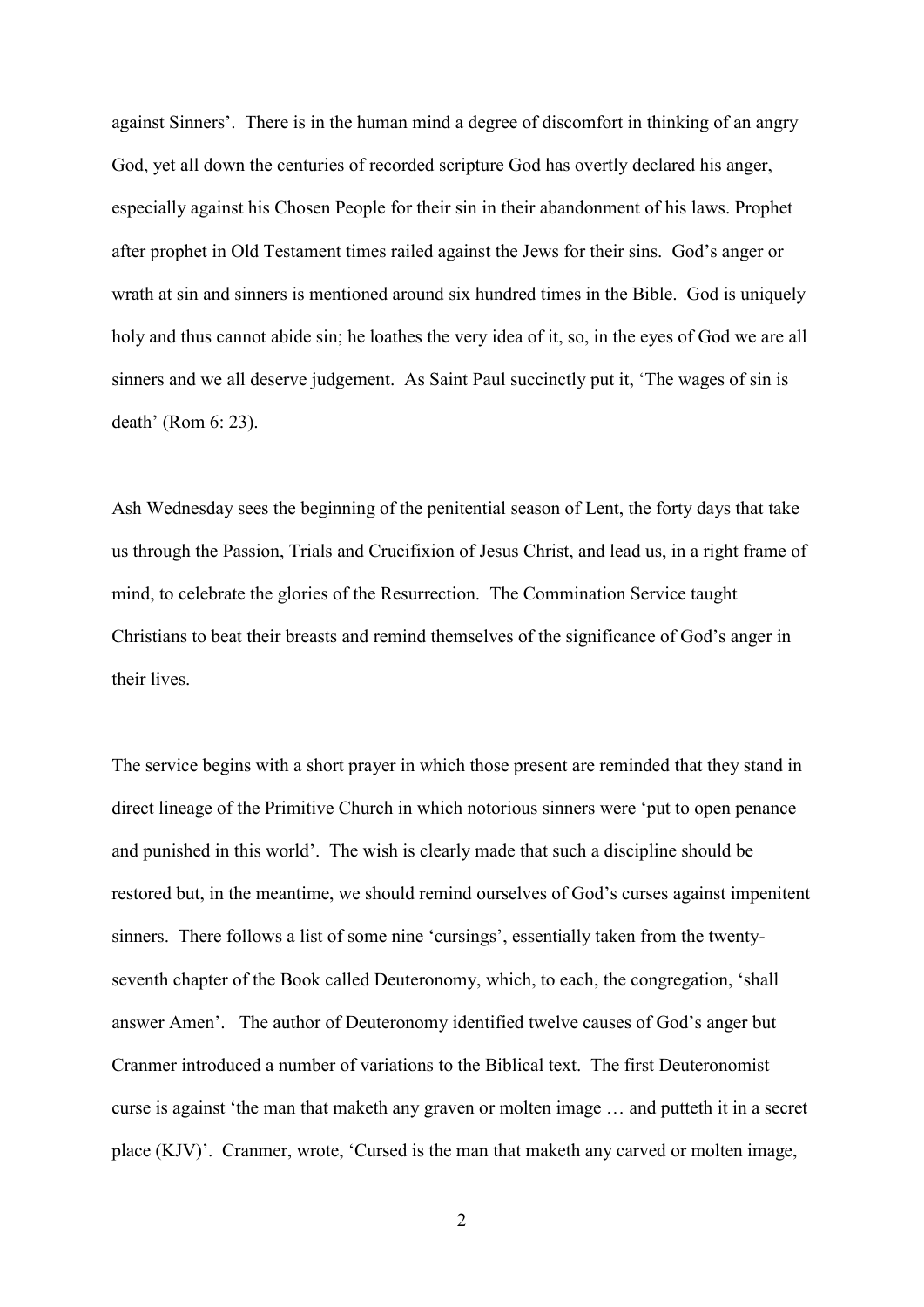to worship it'. The second Commandment, given to Moses on Mount Sinai, 'Thou shalt not make to thyself any graven image …' is tempered with the words, 'Thou shalt not bow down to them nor worship them …' (in the language of the Prayer Book Decalogue). It was clear that the making of images *per se* was not considered sinful; God, at various times and in sundry places, demanded the creation of images. We only have to think, for example, of the gold coated, graven images of cherubim with outstretched wings that stood guard over the Ark of the Covenant, both in the Tabernacle (Ex 37: 9) and in Solomon's Temple (1 Kngs 6: 23) or the Temple doors, made of juniper wood, into which were carved cherubim, palm trees and open flowers (1 Kngs 6: 35).

The author of Deuteronomy included four separate curses on those who had illicit sexual relations (lieth with) – 'his father's wife; any manner of beast; sister; daughter of his father or mother; and mother-in-law'. Cranmer wrapped this up in one curse – 'he that lieth with his neighbour's wife'. In conclusion, Cranmer compounded all manner of disparate sinners in one final curse – 'the unmerciful, fornicators and adulterers, covetous persons, idolaters, slanderers, drunkards and extortioners'; a sort of catch-all catalogue of wrong-doing.

There follows what is surely the longest prayer in the Prayer Book, comprising just short of eight hundred words. Long it may be but it includes no fewer than twenty Biblical references, ranging from Isaiah and Ezekiel, through the Psalms to the Evangelists and Saint Paul. It is a positive tour-de-force.

Psalm 51 comes next, to be said by priest and people kneeling. Artur Weiser stated that, of the seven penitential Psalms (the others are: Psalms 6, 32, 38, 102, 130 and 143), this is the most important. He wrote, 'It demonstrates the essence of true penitence. Here with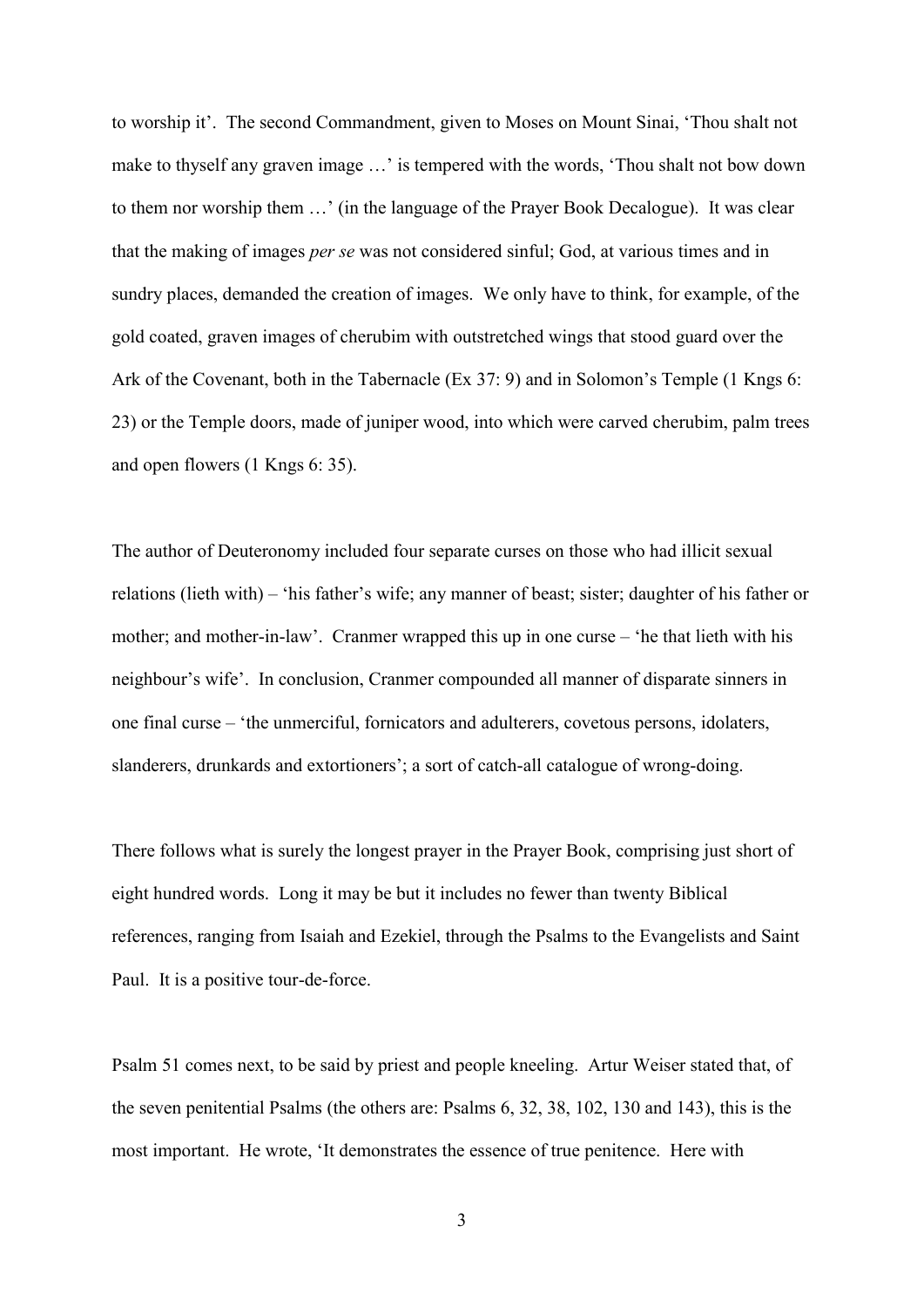inflexible earnestness the uttermost depth of sin is grasped and the way is shown that leads to forgiveness and true communion with God'.<sup>1</sup>

The Lord's Prayer follows, with a small set of versicles and responses. The order ends with two collects said by the priest and a concluding prayer to be rehearsed by priest and people. In reference to this last element, the 1549 version has a short rubric, 'Then shal this antheme be sayed or song'. The 1662 service concludes with the opening and closing verses of the Aaronic Blessing (Numb 6: 24 & 26), although used in the second-person format.

The current practice in the Church of England, when there is a service of any kind on Ash Wednesday, is to celebrate the Holy Communion. Increasingly this includes The Imposition of Ashes with ash obtained from the burning of the previous year's palm crosses. We should therefore ask whether the Commination Service has any modern relevance. The Old Testament contains many references to ash and dust, in connection with penitence, from Joshua through to Jonah. God's curse on Adam with the words, 'For dust thou art, and unto dust shalt thou return' (Gen 3: 19), have been taken to be a reminder of human mortality. Jesus indicated the importance of public repentance when he said, 'Woe unto thee, Chorazin! woe unto thee, Bethsaida! for if the mighty works, which were done in you, had been done in Tyre and Sidon, they would have repented long ago in sackcloth and ashes (Matt 11: 21). Tertullian (c160-225) wrote of the use of sackcloth and ashes in the penance of an adulterer  $2$ but by the twelfth century the use of ashes had become closely associated with the beginning of Lent. In the decades before the Protestant Reformation, the Imposition of Ashes was a regular mainstay of Lenten piety and practice. Although Martin Luther and other reformers seem to have written little against the liturgical use of ashes on Ash Wednesday it ceased to

1

<sup>&</sup>lt;sup>1</sup> Weiser A, *The Psalms*, (London: SCM Press, 1962), 401.

<sup>2</sup> Tertullian, *De Patentia*, Chap XIII.